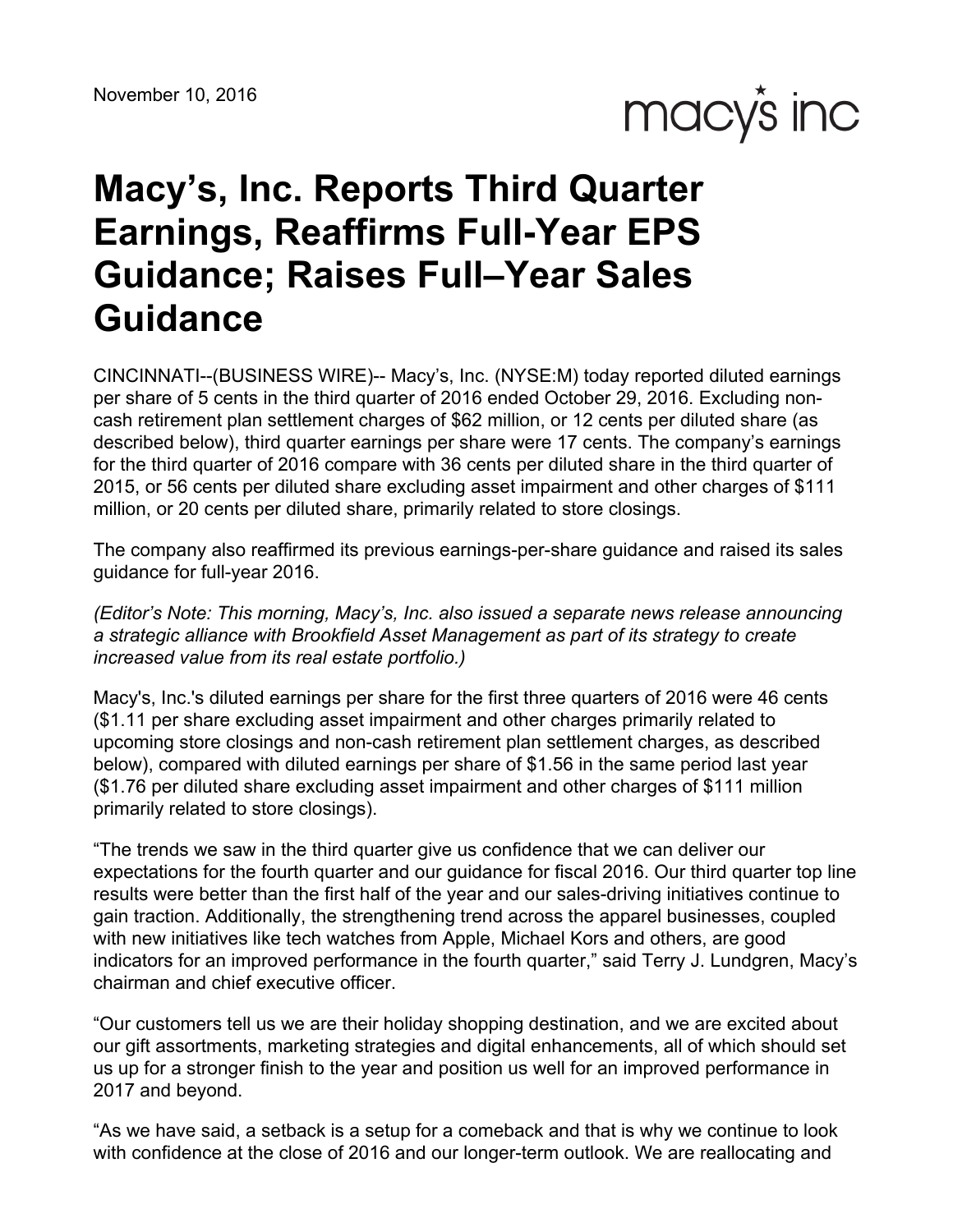prioritizing our spending to drive growth, improve the customer experience, increase our agility and deliver strong financial results. We also are making good progress on our strategies to create shareholder value through our real estate, while preserving our ability to operate as a top retailer with a healthy balance sheet."

# **Sales**

Sales in the third quarter of 2016 totaled \$5.626 billion, a decrease of 4.2 percent, compared with sales of \$5.874 billion in the same period last year. Comparable sales on an owned plus licensed basis were down by 2.7 percent in the third quarter. On an owned basis, third quarter comparable sales declined by 3.3 percent. The difference between the year-overyear change in total and comparable sales largely resulted from the closing of 41 underperforming Macy's stores at the end of fiscal 2015.

For the year to date, Macy's, Inc.'s sales totaled \$17.263 billion, down 5.2 percent from total sales of \$18.210 billion for the first three quarters of 2015. Comparable sales on an owned plus licensed basis were down by 3.5 percent year to date in 2016. On an owned basis, year to date comparable sales declined by 4.0 percent.

In the third quarter, the company opened a new Macy's store in Kapolei, HI, a Macy's Backstage store in San Antonio, TX, and seven Bluemercury freestanding specialty stores. Earlier this month, the company opened a Bloomingdale's Outlet in Orange County, CA.

# **Operating Income**

Macy's, Inc.'s operating income totaled \$107 million or 1.9 percent of sales for the quarter ended October 29, 2016. Excluding non-cash settlement charges related to the company's retirement plans of \$62 million, operating income for the third quarter was \$169 million or 3.0 percent of sales. This compares with operating income of \$258 million or 4.4 percent of sales for the same period last year or \$369 million or 6.3 percent of sales excluding asset impairment and other charges of \$111 million.

For the first three quarters of 2016, Macy's, Inc.'s operating income totaled \$500 million or 2.9 percent of sales. Excluding asset impairment and other charges of \$249 million and noncash settlement charges related to the company's retirement plans of \$81 million, operating income for the first three quarters of 2016 was \$830 million, or 4.8 percent of sales. This compares with operating income of \$1.103 billion, or 6.1 percent of sales, for the first three quarters of 2015 or \$1.214 billion or 6.7 percent of sales excluding asset impairment and other charges of \$111 million.

# **Cash Flow**

Net cash provided by operating activities was \$308 million in the first three quarters of 2016, compared with \$278 million in the first three quarters of last year. Net cash used by investing activities in the first three quarters of 2016 was \$491 million, compared with \$861 million a year ago. Investing activities in the first three quarters of 2015 included the acquisition of Bluemercury. Net cash used by financing activities in the first three quarters of 2016 was \$469 million, compared with \$1.189 billion in the first three quarters of 2015.

In the third quarter of 2016, the company resumed its stock buyback program and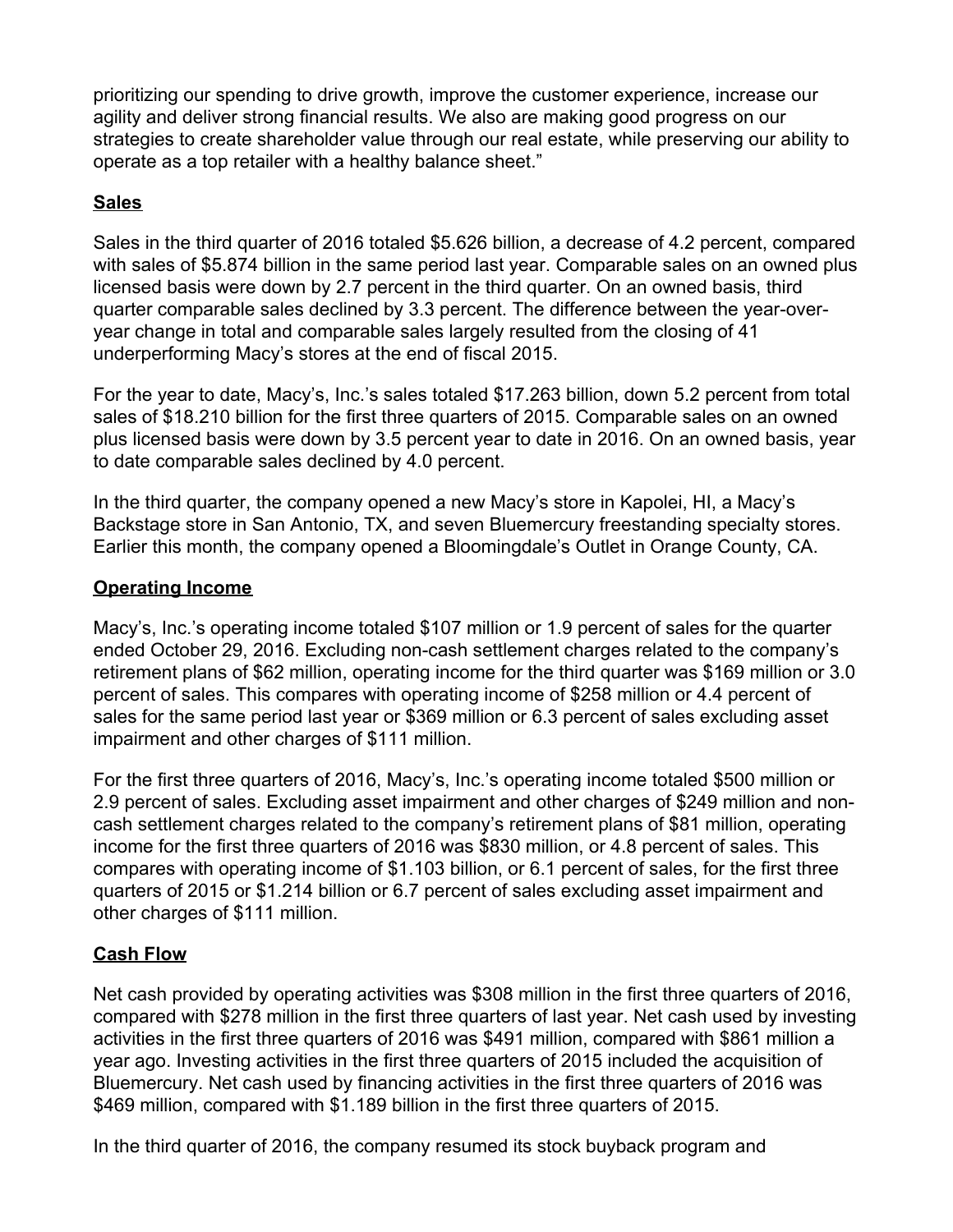repurchased approximately 3 million shares of its common stock for a total of approximately \$108 million. In the first nine months, the company repurchased approximately 6 million shares of its common stock for approximately \$238 million. At October 29, 2016, the company had remaining authorization to repurchase up to approximately \$1.8 billion of its common stock.

# **Real Estate Update**

Macy's, Inc. continues to make progress toward its goal of creating value from its real estate assets. The company announced today (see separate news release) that it has formed a strategic alliance with Brookfield Asset Management, to further explore value creation opportunities in its real estate portfolio.

Separately, Macy's has signed a contract to sell its 248,000 square-foot Union Square Men's building in San Francisco for \$250 million, and will use part of the proceeds to consolidate the Men's store into its main Union Square store. Macy's will lease the Men's store property for two to three years as it completes the reconfiguration of the main store. The company expects the transaction to close in January 2017 and expects to recognize a gain of approximately \$235 million in January 2018. The company continues to explore options for its downtown Minneapolis, State Street (Chicago) and Herald Square (New York City) stores.

The company has also signed a contract to sell its downtown Portland, OR store for \$54 million. The transaction is expected to close in the fourth quarter of 2016, at which time a gain of approximately \$36 million will be recognized. The downtown Portland store will continue operations through the holiday season and will be closed in spring 2017.

The company announced last week the sale of five locations to General Growth Properties. In addition, as a result of lease terminations or expirations, the company will be closing Macy's stores in Douglaston Mall, Douglaston, NY and Lancaster Mall, Salem, OR in early 2017.

Since the beginning of 2015, Macy's has announced or completed asset sales with anticipated proceeds exceeding \$800 million and we expect continued progress going forward.

# **Looking Ahead**

The company remains confident in its previously provided full-year earnings per share guidance and expects full-year sales to be better than its prior guidance.

Macy's, Inc. expects full-year 2016 comparable sales on an owned plus licensed basis to decrease in the range of 2.5 percent to 3.0 percent (compared with previous guidance of a decrease in the range of 3 percent to 4 percent), with comparable sales on an owned basis to be approximately 50 basis points lower. The company continues to expect diluted earnings per share (excluding asset impairment charges and retirement settlement charges) in fiscal 2016 to be in a range of \$3.15 to \$3.40.

# **Important Information Regarding Financial Measures**

Please see the final pages of this news release for important information regarding the calculation of the company's non-GAAP financial measures.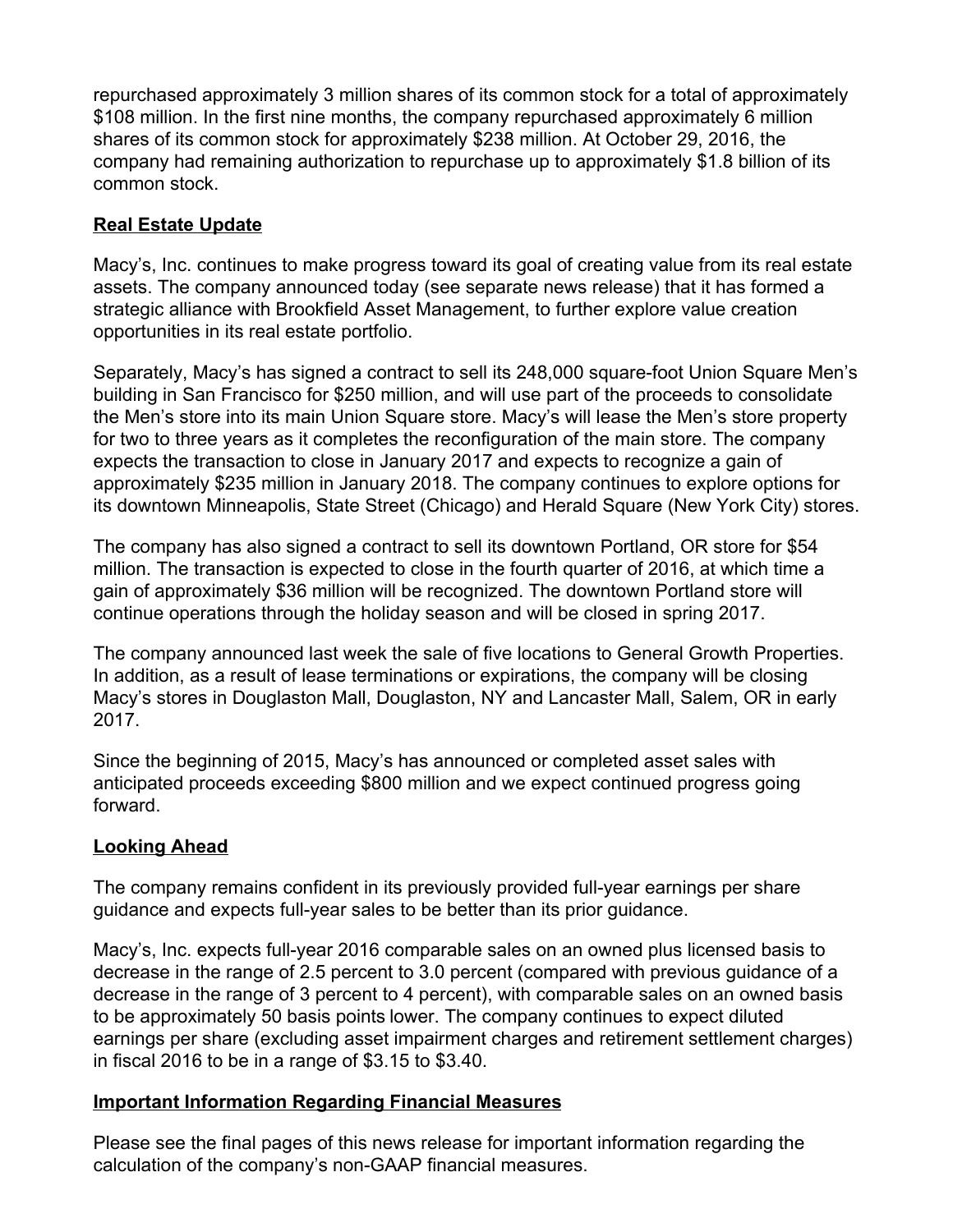Macy's, Inc., with corporate offices in Cincinnati and New York, is one of the nation's premier retailers, with fiscal 2015 sales of \$27.079 billion. The company operates about 880 stores in 45 states, the District of Columbia, Guam and Puerto Rico under the names of Macy's, Bloomingdale's, Bloomingdale's Outlet, Macy's Backstage and Bluemercury, as well as the macys.com, bloomingdales.com and bluemercury.com websites. Bloomingdale's in Dubai is operated by Al Tayer Group LLC under a license agreement.

All statements in this press release that are not statements of historical fact are forwardlooking statements within the meaning of the Private Securities Litigation Reform Act of 1995. Such statements are based upon the current beliefs and expectations of Macy's management and are subject to significant risks and uncertainties. Actual results could differ materially from those expressed in or implied by the forward-looking statements contained in this release because of a variety of factors, including conditions to, or changes in the timing of, proposed real estate and other transactions, prevailing interest rates and non-recurring charges, store closings, competitive pressures from specialty stores, general merchandise stores, off-price and discount stores, manufacturers' outlets, the Internet, mail-order catalogs and television shopping and general consumer spending levels, including the impact of the availability and level of consumer debt, the effect of weather and other factors identified in documents filed by the company with the Securities and Exchange Commission.

(NOTE: Additional information on Macy's, Inc., including past news releases, is available at [www.macysinc.com/pressroom](http://www.macysinc.com/pressroom). A webcast of Macy's, Inc.'s call with analysts and investors will be held today (November 10) at 10 a.m. (ET). Macy's, Inc.'s webcast is accessible to the media and general public via the company's website at [www.macysinc.com](http://www.macysinc.com). Analysts and investors may call in on 1-888-215-6825, passcode 6176641. A replay of the conference call can be accessed on the Web site or by calling 1-888-203-1112 (same passcode) about two hours after the conclusion of the call.

Macy's, Inc. management will present at the Morgan Stanley Global Consumer & Retail Conference at 8 a.m. (ET) on Wednesday, November 16, 2016, in New York City. Media and investors may access the live webcast of the presentation at [www.macysinc.com](http://www.macysinc.com) at that time. The webcasts will be available for replay.

#### **MACY'S, INC.**

Consolidated Statements of Income (Unaudited) (Note 1)

(All amounts in millions except percentages and per share figures)

|           |         |           |         | 13 Weeks Ended 13 Weeks Ended     |
|-----------|---------|-----------|---------|-----------------------------------|
|           |         |           |         | October 29, 2016 October 31, 2015 |
|           |         | $%$ to    |         | $%$ to                            |
|           | \$.     | Net sales |         | Net sales                         |
| Net sales | \$5,626 |           | \$5,874 |                                   |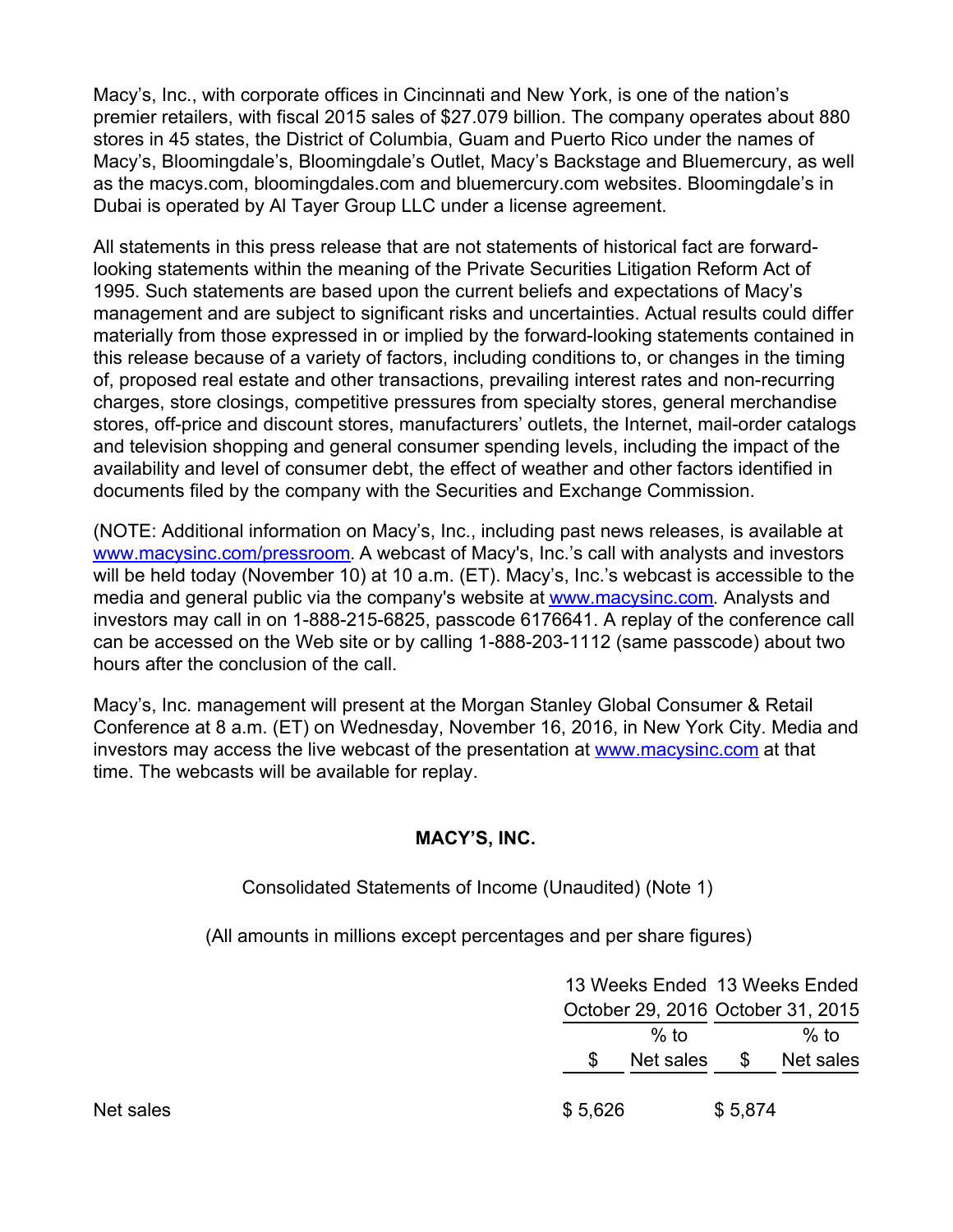| Cost of sales (Note 2)                                                  | 3,386          | 60.2%                | 3,537          | 60.2%     |
|-------------------------------------------------------------------------|----------------|----------------------|----------------|-----------|
| Gross margin                                                            | 2,240          | 39.8%                | 2,337          | 39.8%     |
| Selling, general and administrative expenses                            | (2,071)        | $(36.8\%)$ $(1,968)$ |                | (33.5%)   |
| Impairments and other costs (Note 3)                                    |                |                      | (111)          | $(1.9\%)$ |
| Settlement charges (Note 4)                                             | (62)           | $(1.1\%)$            |                | $-$ %     |
| Operating income                                                        | 107            | 1.9%                 | 258            | 4.4%      |
| Interest expense - net                                                  | (81)           |                      | (80)           |           |
| Income before income taxes                                              | 26             |                      | 178            |           |
| Federal, state and local income tax expense (Note 5)                    | (11)           |                      | (61)           |           |
| Net income                                                              | 15             |                      | 117            |           |
| Net loss attributable to non-controlling interest                       | 2              |                      | 1              |           |
| Net income attributable to Macy's, Inc. shareholders                    | \$17           |                      | \$ 118         |           |
| Basic earnings per share attributable to Macy's, Inc.<br>shareholders   | \$.05          |                      | \$.36          |           |
| Diluted earnings per share attributable to Macy's, Inc.<br>shareholders | \$.05          |                      | \$.36          |           |
| Average common shares:<br><b>Basic</b><br><b>Diluted</b>                | 308.4<br>310.6 |                      | 325.3<br>329.7 |           |
| End of period common shares outstanding                                 | 305.7          |                      | 314.4          |           |
| Depreciation and amortization expense                                   | \$267          |                      | \$271          |           |

# Consolidated Statements of Income (Unaudited)

Notes: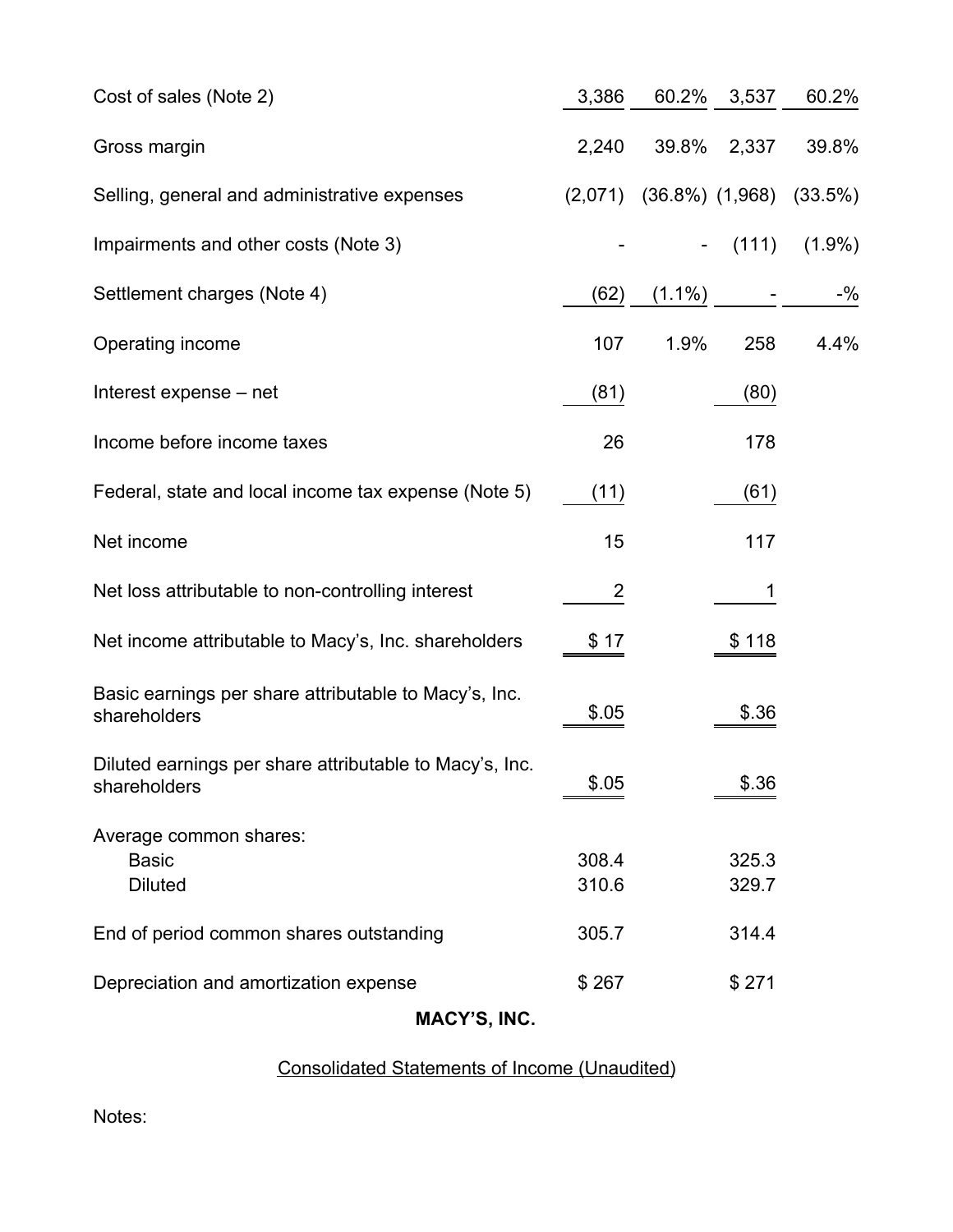- (1) Because of the seasonal nature of the retail business, the results of operations for the 13 weeks ended October 29, 2016 and October 31, 2015 (which do not include the Christmas season) are not necessarily indicative of such results for the fiscal year.
- (2) Merchandise inventories are valued at the lower of cost or market using the last-in, firstout (LIFO) retail inventory method. Application of the LIFO retail inventory method did not result in the recognition of any LIFO charges or credits affecting cost of sales for the 13 weeks ended October 29, 2016 or October 31, 2015.
- (3) The Company recognized charges of \$111 million on a pre-tax basis, or \$68 million after tax or \$.20 per diluted share attributable to Macy's, Inc., in the 13 weeks ended October 31, 2015 that primarily related to asset impairments associated with store closings.
- (4) Non-cash settlement charges of \$62 million on a pre-tax basis, or \$37 million after tax or \$.12 per diluted share attributable to Macy's, Inc., were recognized in the 13 weeks ended October 29, 2016. These charges relate to the pro-rata recognition of net actuarial losses associated with the Company's defined benefit retirement plans and are the result of an increase in lump sum distributions associated with store closings, a voluntary separation program, organizational restructuring, and periodic distribution activity.
- (5) Federal, state and local income taxes differ from the federal income tax statutory rate of 35%, principally because of the effect of state and local taxes, including the settlement of various tax issues and tax examinations.

Consolidated Statements of Income (Unaudited) (Note 1)

(All amounts in millions except percentages and per share figures)

|                                              |          | 39 Weeks Ended<br>October 29, 2016 |                | 39 Weeks Ended<br>October 31, 2015 |
|----------------------------------------------|----------|------------------------------------|----------------|------------------------------------|
|                                              | \$       | $%$ to<br>Net sales                |                | $%$ to<br>Net sales                |
| Net sales                                    | \$17,263 |                                    | \$<br>\$18,210 |                                    |
| Cost of sales (Note 2)                       | 10,370   | 60.1%                              | 10,947         | 60.1%                              |
| Gross margin                                 | 6,893    | 39.9%                              | 7,263          | 39.9%                              |
| Selling, general and administrative expenses | (6,063)  | $(35.1\%)$                         | (6,049)        | $(33.2\%)$                         |
| Impairments and other costs (Note 3)         | (249)    | $(1.4\%)$                          | (111)          | $(0.6\%)$                          |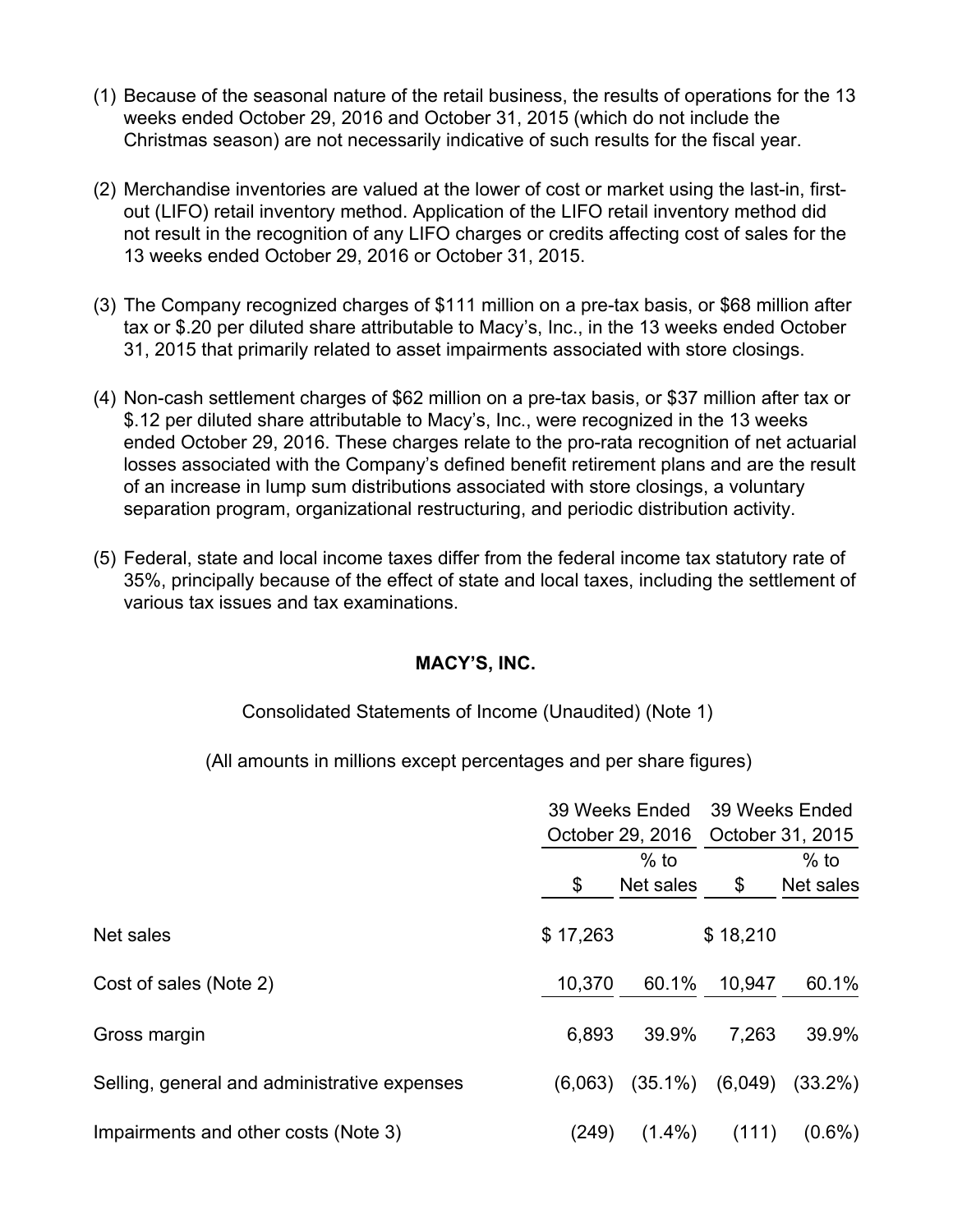| Settlement charges (Note 4)                                             | (81)           | $(0.5\%)$ |                | $-$ % |
|-------------------------------------------------------------------------|----------------|-----------|----------------|-------|
| Operating income                                                        | 500            | 2.9%      | 1,103          | 6.1%  |
| Interest expense – net                                                  | (276)          |           | (268)          |       |
| Income before income taxes                                              | 224            |           | 835            |       |
| Federal, state and local income tax expense (Note 5)                    | (85)           |           | (308)          |       |
| Net income                                                              | 139            |           | 527            |       |
| Net loss attributable to non-controlling interest                       | 5              |           | 1              |       |
| Net income attributable to Macy's, Inc. shareholders                    | \$144          |           | \$528          |       |
| Basic earnings per share attributable to Macy's, Inc.<br>shareholders   | \$.46          |           | \$1.58         |       |
| Diluted earnings per share attributable to Macy's,<br>Inc. shareholders | \$.46          |           | \$1.56         |       |
| Average common shares:<br><b>Basic</b><br><b>Diluted</b>                | 309.5<br>311.8 |           | 333.9<br>339.0 |       |
| End of period common shares outstanding                                 | 305.7          |           | 314.4          |       |
| Depreciation and amortization expense                                   | \$787          |           | \$791          |       |

#### Consolidated Statements of Income (Unaudited)

Notes:

- (1) Because of the seasonal nature of the retail business, the results of operations for the 39 weeks ended October 29, 2016 and October 31,2015 (which do not include the Christmas season) are not necessarily indicative of such results for the fiscal year.
- (2) Merchandise inventories are valued at the lower of cost or market using the last-in, firstout (LIFO) retail inventory method. Application of the LIFO retail inventory method did not result in the recognition of any LIFO charges or credits affecting cost of sales for the 39 weeks ended October 29, 2016 or October 31, 2015.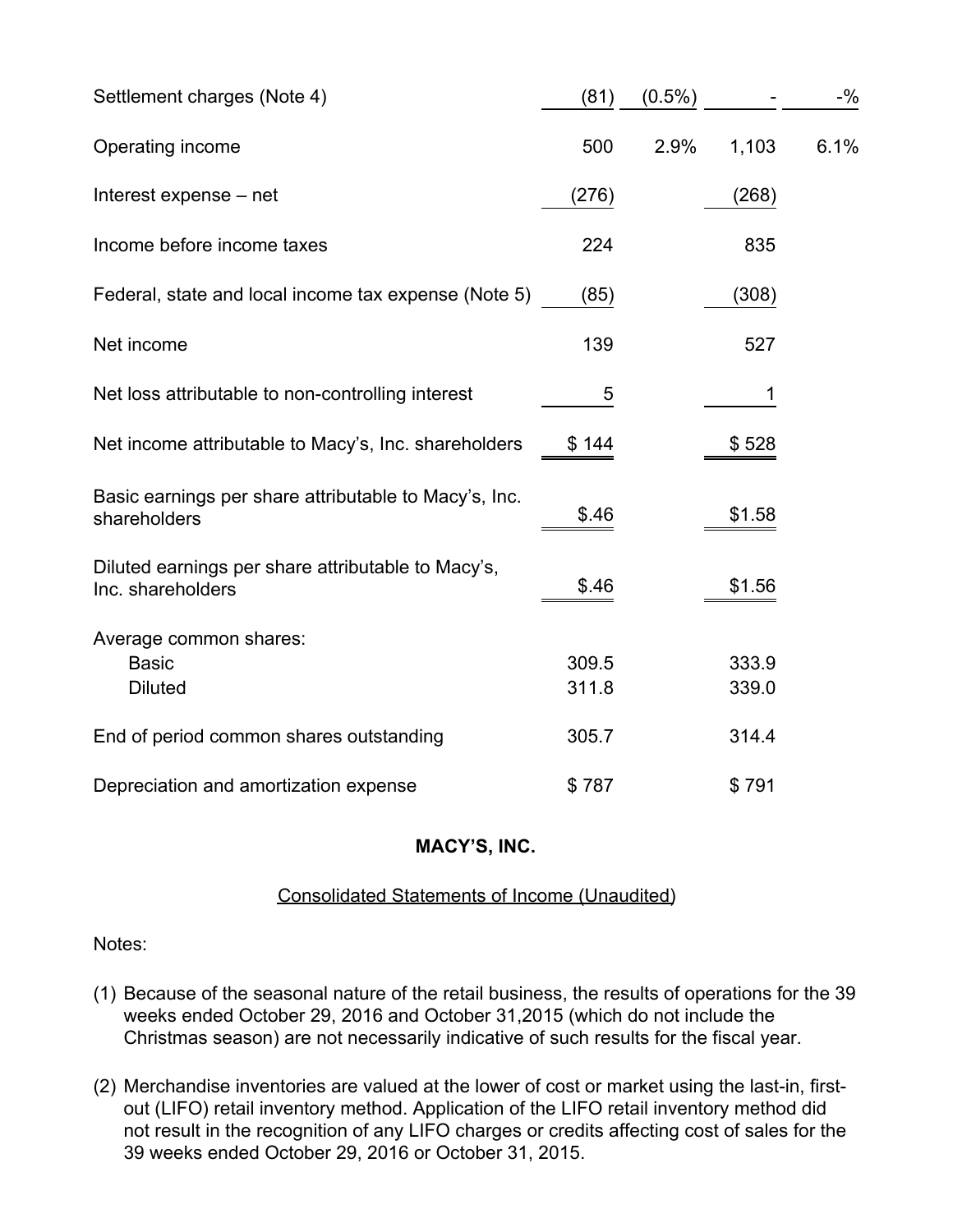- (3) The Company recognized charges of \$249 million on a pre-tax basis, or \$152 million after tax or \$.49 per diluted share attributable to Macy's, Inc., in the 39 weeks ended October 29, 2016 that relate primarily to asset impairments associated with anticipated store closings. Similar charges recognized in the 39 weeks ended October 31, 2015 were \$111 million on a pre-tax basis, or \$68 million after tax or \$.20 per diluted share attributable to Macy's, Inc.
- (4) Non-cash settlement charges of \$81 million on a pre-tax basis, or \$50 million after tax or \$.16 per diluted share attributable to Macy's,Inc., were recognized in the 39 weeks ended October 29, 2016. These charges relate to the pro-rata recognition of net actuarial losses associated with the Company's defined benefit retirement plans and are the result of an increase in lump sum distributions associated with store closings, a voluntary separation program, organizational restructuring, and periodic distribution activity.
- (5) Federal, state and local income taxes differ from the federal income tax statutory rate of 35%, principally because of the effect of state and local taxes, including the settlement of various tax issues and tax examinations.

#### Consolidated Balance Sheets (Unaudited)

#### (millions)

|                                           | October 29, January 30, October 31,<br>2016 | 2016     | 2015     |
|-------------------------------------------|---------------------------------------------|----------|----------|
| ASSETS:                                   |                                             |          |          |
| <b>Current Assets:</b>                    |                                             |          |          |
| Cash and cash equivalents                 | \$457                                       | \$1,109  | \$474    |
| <b>Receivables</b>                        | 262                                         | 558      | 200      |
| Merchandise inventories                   | 7,587                                       | 5,506    | 7,971    |
| Prepaid expenses and other current assets | 454                                         | 479      | 426      |
| Income tax receivable                     | 60                                          |          |          |
| <b>Total Current Assets</b>               | 8,820                                       | 7,652    | 9,071    |
| Property and Equipment – net              | 7,149                                       | 7,616    | 7,629    |
| Goodwill                                  | 3,897                                       | 3,897    | 3,897    |
| Other Intangible Assets – net             | 499                                         | 514      | 518      |
| <b>Other Assets</b>                       | 909                                         | 897      | 768      |
| <b>Total Assets</b>                       | \$21,274                                    | \$20,576 | \$21,883 |

LIABILITIES AND SHAREHOLDERS' EQUITY: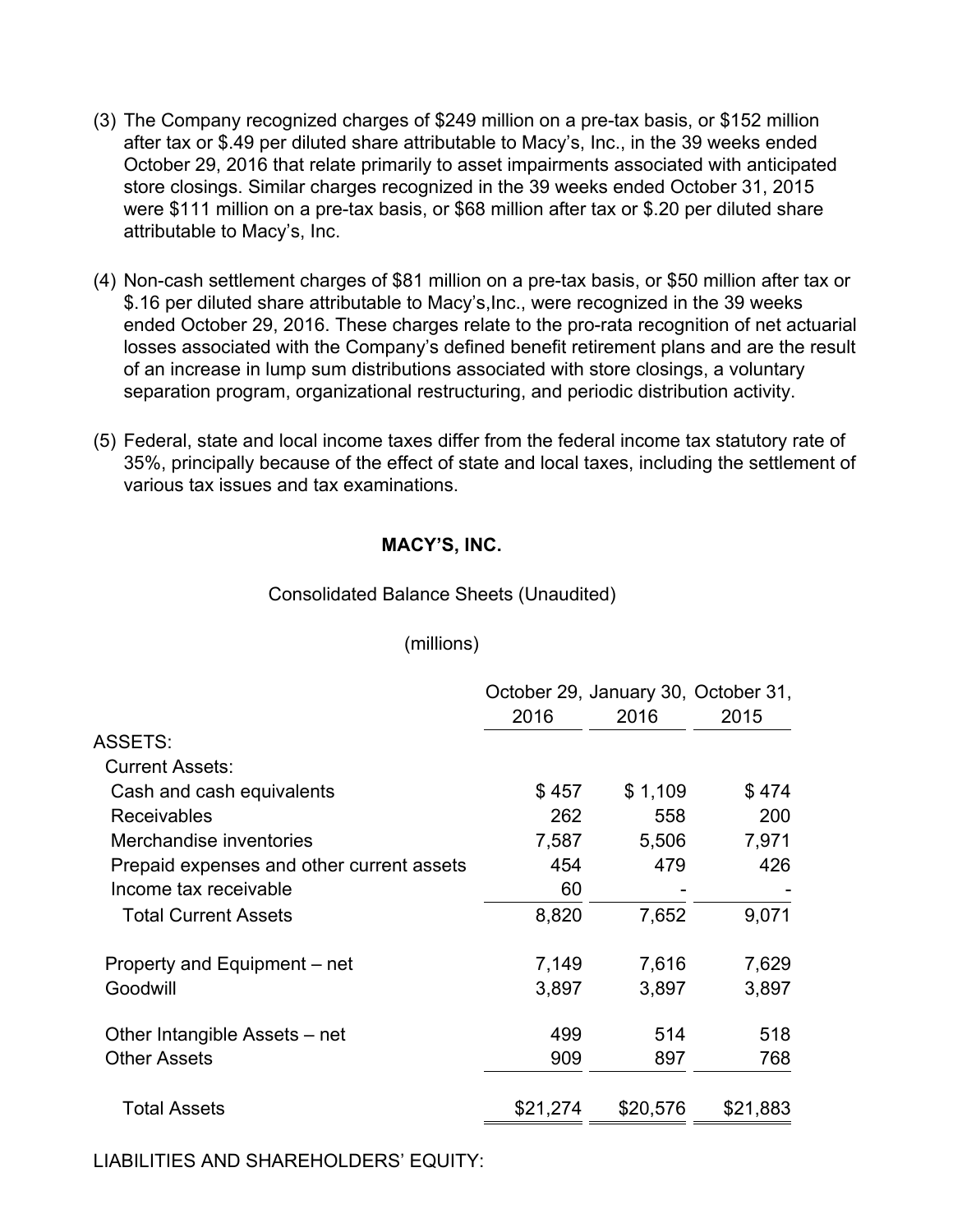| <b>Current Liabilities:</b>                       |          |          |                  |
|---------------------------------------------------|----------|----------|------------------|
| Short-term debt                                   | \$938    | \$642    | \$857            |
| Merchandise accounts payable                      | 3,375    | 1,526    | 3,608            |
| Accounts payable and accrued liabilities          | 2,930    | 3,333    | 2,687            |
| Income taxes                                      |          | 227      | 102 <sub>2</sub> |
| <b>Total Current Liabilities</b>                  | 7,243    | 5,728    | 7,254            |
| Long-Term Debt                                    | 6,563    | 6,995    | 7,076            |
| Deferred Income Taxes                             | 1,548    | 1,477    | 1,453            |
| <b>Other Liabilities</b>                          | 2,129    | 2,123    | 2,125            |
| Shareholders' Equity:                             |          |          |                  |
| Macy's, Inc.                                      | 3,789    | 4,250    | 3,971            |
| Non-controlling interest                          | 2        | 3        | 4                |
| <b>Total Shareholders' Equity</b>                 | 3,791    | 4,253    | 3,975            |
| <b>Total Liabilities and Shareholders' Equity</b> | \$21,274 | \$20,576 | \$21,883         |

Note: Certain reclassifications were made to prior year's amounts to conform with the classifications of such amounts in the most recent years.

# **MACY'S, INC.**

# Consolidated Statements of Cash Flows (Unaudited)

# (millions)

|                                                                                      | 39 Weeks Ended 39 Weeks Ended     |         |  |
|--------------------------------------------------------------------------------------|-----------------------------------|---------|--|
|                                                                                      | October 29, 2016 October 31, 2015 |         |  |
| Cash flows from operating activities:                                                |                                   |         |  |
| Net income                                                                           | \$139                             | \$527   |  |
| Adjustments to reconcile net income to net cash<br>provided by operating activities: |                                   |         |  |
| Impairments and other costs                                                          | 249                               | 111     |  |
| Settlement charges                                                                   | 81                                |         |  |
| Depreciation and amortization                                                        | 787                               | 791     |  |
| Stock-based compensation expense                                                     | 56                                | 65      |  |
| Amortization of financing costs and premium on                                       |                                   |         |  |
| acquired debt                                                                        | (14)                              | (14)    |  |
| Changes in assets and liabilities:                                                   |                                   |         |  |
| Decrease in receivables                                                              | 237                               | 226     |  |
| Increase in merchandise inventories                                                  | (2,081)                           | (2,525) |  |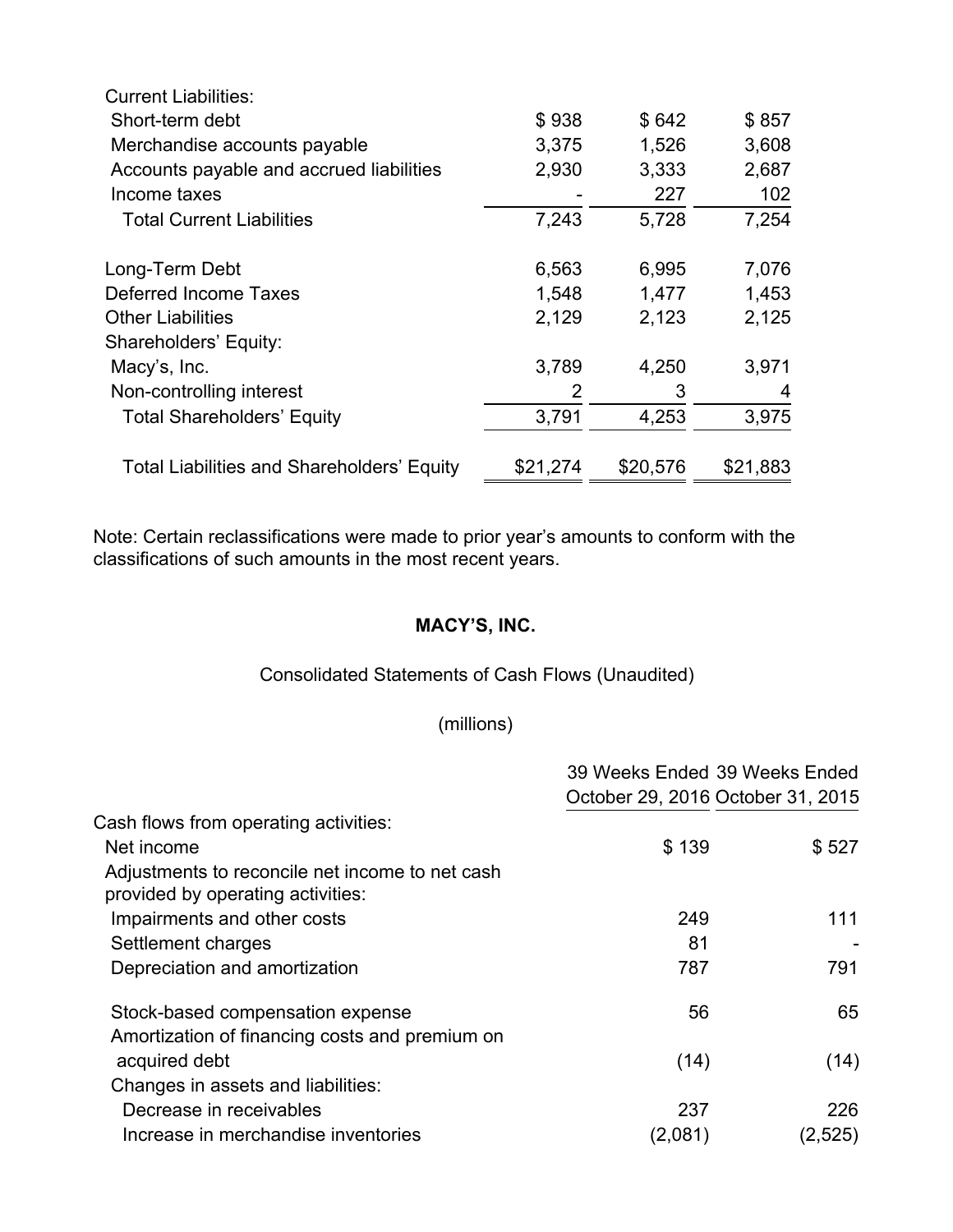| Increase in prepaid expenses and other current          |       |          |
|---------------------------------------------------------|-------|----------|
| assets                                                  | (37)  | (36)     |
| Increase in other assets not separately identified      | (1)   | (1)      |
| Increase in merchandise accounts payable                | 1,665 | 1,773    |
| Decrease in accounts payable, accrued liabilities       |       |          |
| and other items not separately identified               | (482) | (385)    |
| Decrease in current income taxes                        | (287) | (194)    |
| Increase (decrease) in deferred income taxes            | 45    | (21)     |
| Decrease in other liabilities not separately identified | (49)  | (39)     |
| Net cash provided by operating activities               | 308   | 278      |
| Cash flows from investing activities:                   |       |          |
| Purchase of property and equipment                      | (451) | (591)    |
| Capitalized software                                    | (230) | (249)    |
| Acquisition of Bluemercury, Inc., net of cash acquired  |       | (212)    |
| Disposition of property and equipment                   | 138   | 94       |
| Other, net                                              | 52    | 97       |
| Net cash used by investing activities                   | (491) | (861)    |
| Cash flows from financing activities:                   |       |          |
| Debt issued                                             | 54    | 791      |
| Financing costs                                         | (3)   |          |
| Debt repaid                                             | (174) | (152)    |
| Dividends paid                                          | (344) | (344)    |
| Increase in outstanding checks                          | 193   | 136      |
| Acquisition of treasury stock                           | (230) | (1,785)  |
| Issuance of common stock                                | 31    | 160      |
| Proceeds from non-controlling interest                  | 4     | 5        |
| Net cash used by financing activities                   | (469) | (1, 189) |
| Net decrease in cash and cash equivalents               | (652) | (1, 772) |
| Cash and cash equivalents at beginning of period        | 1,109 | 2,246    |
| Cash and cash equivalents at end of period              | \$457 | \$474    |

Note: Certain reclassifications were made to prior year's amounts to conform with the classifications of such amounts in the most recent years.

# **MACY'S, INC.**

Important Information Regarding Non-GAAP Financial Measures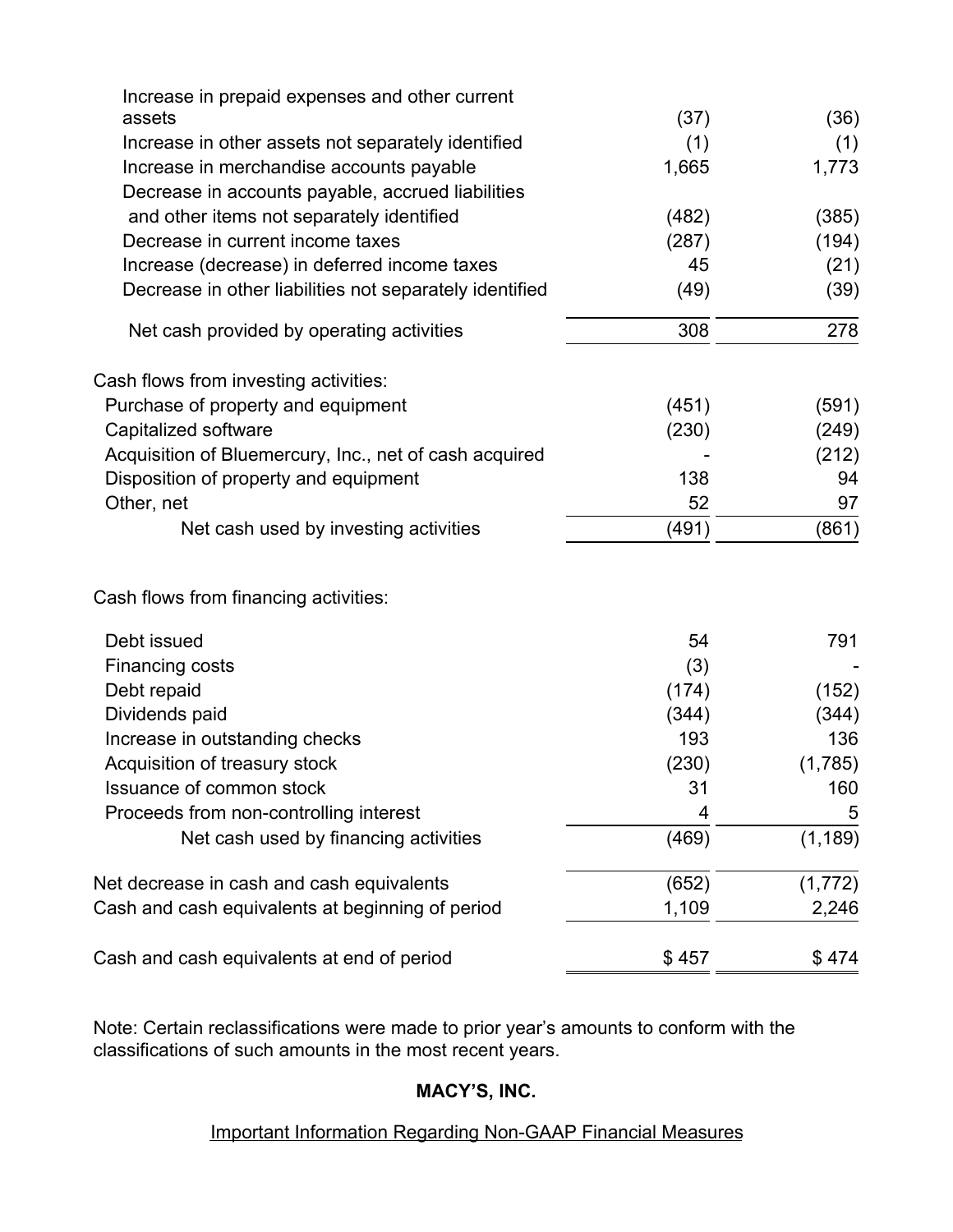The Company reports its financial results in accordance with U.S. generally accepted accounting principles ("GAAP"). However, management believes that certain non-GAAP financial measures provide users of the Company's financial information with additional useful information in evaluating operating performance. Management believes that providing changes in comparable sales on an owned plus licensed basis, which includes the impact of growth in comparable sales of departments licensed to third parties supplementally to its results of operations calculated in accordance with GAAP assists in evaluating the Company's ability to generate sales growth, whether through owned businesses or departments licensed to third parties, on a comparable basis, and in evaluating the impact of changes in the manner in which certain departments are operated. Management believes that excluding certain items that may vary substantially in frequency and magnitude from operating income and diluted earnings per share attributable to Macy's, Inc. shareholders provides useful supplemental measures that assist in evaluating the Company's ability to generate earnings and leverage sales and to more readily compare these metrics between past and future periods. The reconciliation of the forward-looking non-GAAP financial measure of changes in comparable sales on an owned plus licensed basis to GAAP comparable sales (i.e., on an owned basis) is in the same manner as illustrated below, where the impact of growth in comparable sales of departments licensed to third parties is the only reconciling item. In addition, the Company does not provide the most directly comparable forward-looking GAAP measure of diluted earnings per share attributable to Macy's, Inc. shareholders because the timing and amount of excluded items (e.g., asset impairment charges, retirement settlement charges and other store closing related costs) are unreasonably difficult to fully and accurately estimate.

Non-GAAP financial measures should be viewed as supplementing, and not as an alternative or substitute for, the Company's financial results prepared in accordance with GAAP. Certain of the items that may be excluded or included in non-GAAP financial measures may be significant items that could impact the Company's financial position, results of operations and cash flows and should therefore be considered in assessing the Company's actual and future financial condition and performance. Additionally, the amounts received by the Company on account of sales of departments licensed to third parties are limited to commissions received on such sales. The methods used by the Company to calculate its non-GAAP financial measures may differ significantly from methods used by other companies to compute similar measures. As a result, any non-GAAP financial measures presented herein may not be comparable to similar measures provided by other companies.

# **MACY'S, INC.**

# Important Information Regarding Non-GAAP Financial Measures

#### Change in Comparable Sales

The following is a reconciliation of the non-GAAP financial measure of changes in comparable sales on an owned plus licensed basis, to GAAP comparable sales (i.e., on an owned basis), which the Company believes to be the most directly comparable GAAP financial measure.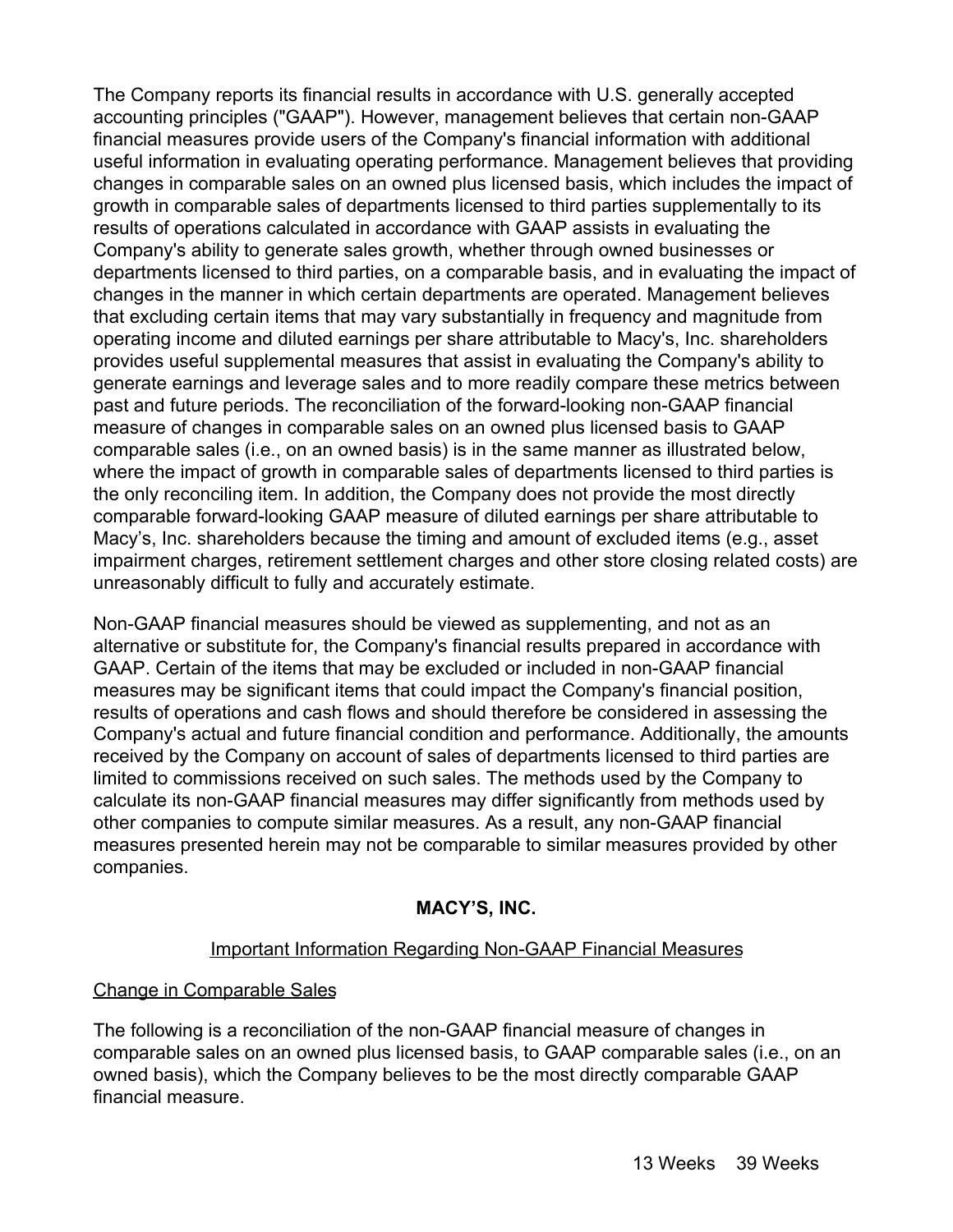|                                                         | <b>Ended</b> | Ended                   |
|---------------------------------------------------------|--------------|-------------------------|
|                                                         |              | October 29, October 29, |
|                                                         | 2016         | 2016                    |
|                                                         |              |                         |
| Decrease in comparable sales on an owned basis (Note 1) | $(3.3\%)$    | (4.0%)                  |
| Impact of growth in comparable sales of departments     |              |                         |
| licensed to third parties (Note 2)                      | 0.6%         | 0.5%                    |
| Decrease in comparable sales on an owned plus licensed  |              |                         |
| basis                                                   | $(2.7\%)$    | $(3.5\%)$               |

Notes:

- (1) Represents the period-to-period change in net sales from stores in operation throughout the year presented and the immediately preceding year and all online sales, excluding commissions from departments licensed to third parties.
- (2) Represents the impact of including the sales of departments licensed to third parties occurring in stores in operation throughout the year presented and the immediately preceding year and all online sales in the calculation of comparable sales. The Company licenses third parties to operate certain departments in its stores and online and receives commissions from these third parties based on a percentage of their net sales. In its financial statements prepared in conformity with GAAP, the Company includes these commissions (rather than sales of the departments licensed to third parties) in its net sales. The Company does not, however, include any amounts in respect of licensed department sales (or any commissions earned on such sales) in its comparable sales in accordance with GAAP (i.e. on an owned basis). The Company believes that the amounts of commissions earned on sales of departments licensed to third parties are not material to its results of operations for the periods presented.

# **MACY'S, INC.**

# Important Information Regarding Non-GAAP Financial Measures

# Diluted Earnings Per Share Attributable to Macy's, Inc. Shareholders, Excluding Certain Items

The following is a reconciliation of the non-GAAP financial measure diluted earnings per share attributable to Macy's, Inc. shareholders, excluding certain items, to GAAP diluted earnings per share attributable to Macy's, Inc., shareholders, which the Company believes to be the most directly comparable GAAP measure.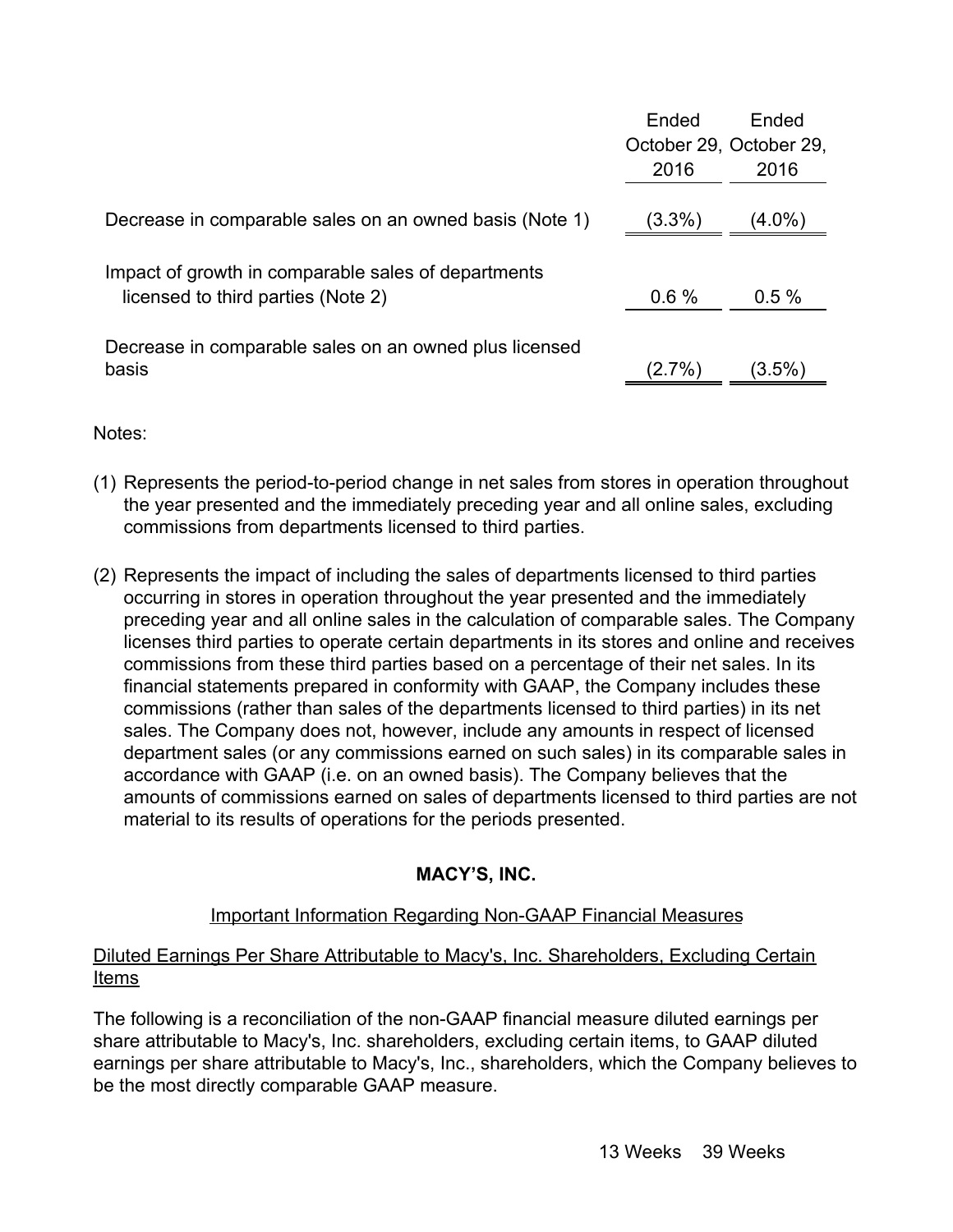|                                                                                                                                          | Ended         | Ended                                                         |
|------------------------------------------------------------------------------------------------------------------------------------------|---------------|---------------------------------------------------------------|
|                                                                                                                                          | 2016          | October 29, October 29,<br>2016                               |
| Diluted earnings per share attributable to<br>Macy's, Inc. shareholders                                                                  | \$0.05        | \$0.46                                                        |
| Add back the pre-tax impact of impairments and other<br>costs                                                                            |               | 0.80                                                          |
| Add back the pre-tax impact of settlement charges                                                                                        | 0.20          | 0.26                                                          |
| Deduct the income tax impact of impairments and<br>other costs and settlement charges                                                    | (0.08)        | (0.41)                                                        |
| Diluted earnings per share attributable to<br>Macy's, Inc. shareholders, excluding impairments and<br>other costs and settlement charges | \$0.17        | \$1.11                                                        |
|                                                                                                                                          | Ended<br>2015 | 13 Weeks 39 Weeks<br>Ended<br>October 31, October 31,<br>2015 |
| Diluted earnings per share attributable to<br>Macy's, Inc. shareholders                                                                  | \$0.36        | \$1.56                                                        |
| Add back the pre-tax impact of impairments and other costs                                                                               | 0.33          | 0.33                                                          |
| Deduct the income tax impact of impairments and other<br>costs                                                                           | (0.13)        | (0.13)                                                        |
| Diluted earnings per share attributable to<br>Macy's, Inc. shareholders, excluding impairments and<br>other costs                        | \$0.56        | \$1.76                                                        |
|                                                                                                                                          |               |                                                               |

View source version on businesswire.com: <http://www.businesswire.com/news/home/20161110005744/en/>

Macy's, Inc. Media